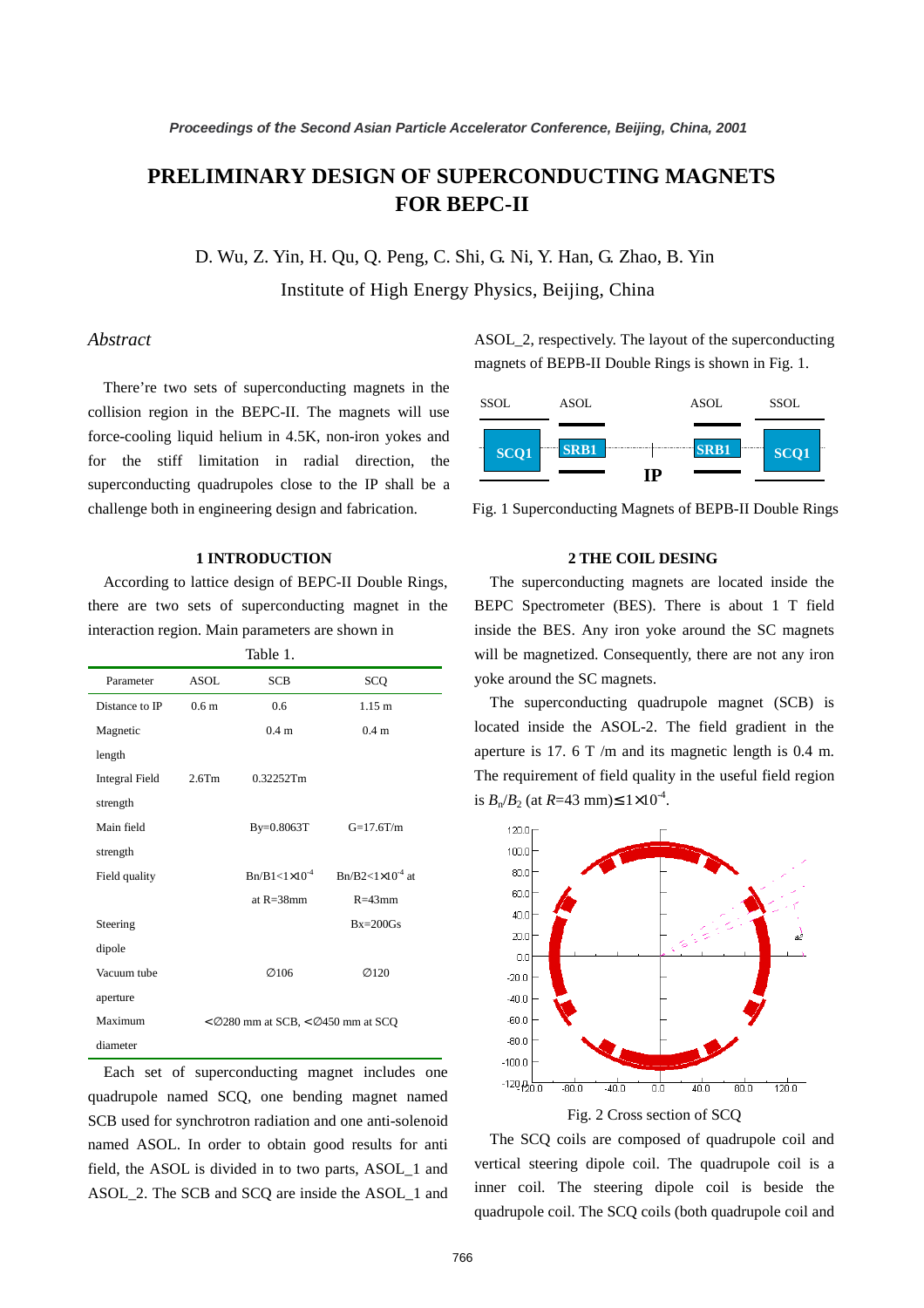steering dipole coil) are a set of cylindrical current shell with the angular wedges. The cross section of SCQ is shown in Fig. 2.

 The quadrupole coils of SCQ have 3 double layers of conductor and its thickness is about 9.9 mm. The inner diameter of the SCQ1 quadrupole coil is ∅188 mm and the outer diameter is ∅207.8 mm. The steering dipole coils consist of one double layer with inner diameter of ∅210 mm and outer diameter of ∅216.6 mm. The results are shown in Ref[3].

## **3 STRUCTURE DESIGN**

 The whole structure of the superconducting magnet is shown in Fig. 3. The SCQ, SCB and ASOL coil are installed in one cryostat. Separate the magnet from beam vacuum tube to facilitating for installing the beam tube from two side of interaction point. ASOL, SCB and SCQ are installed in same cryostat to easy for supporting and for installing the magnets into BES detector.



Fig. 3 Structure of the superconducting magnet

 The Cross section of the magnet at SCQ is shown in Fig. 4. The beam tube shape in the magnet is round with inner diameter of ∅126 mm and outer diameter of ∅130 mm. The coil support tube is round with outer radius of ∅188 mm and with a thickness of 5 mm. The SCQ quadrupole coil and steering dipole coil are winded round the support tube. The shield solenoid coil (ASOL-2) is winded round SCQ coils. The maximum diameter of the magnet at SCQ is ∅350 mm.

 The Cross section of the magnet at SRB and ASOL-1 is shown in Fig. 5. The beam tube shape in the magnet is round with inner diameter of ∅126 mm and outer diameter of ∅130 mm, too. The coil support tube is round with outer radius of ∅188 mm and with thickness of 6 mm. The SRB coil and ASOL coil are winded round the support tube. The maximum diameter of the magnet here is ∅280 mm.



Fig. 4 The cross section of the magnet at SCQ



Fig. 5 The cross section of the magnet at SCB

# **4 CRYOGENIC DESIGN**

 The designed operation temperature for SCQ, SCB and ASOL is at 4.5 K with a temperature margin of about 0.6K.

The cooling circulation are shown in Fig. 6.



Fig. 6 circulation of cooling liquid helium in the magnet Quench Protection:

 The magnet ring is divided into several sectors made up of series connected magnets. The sectors are powered